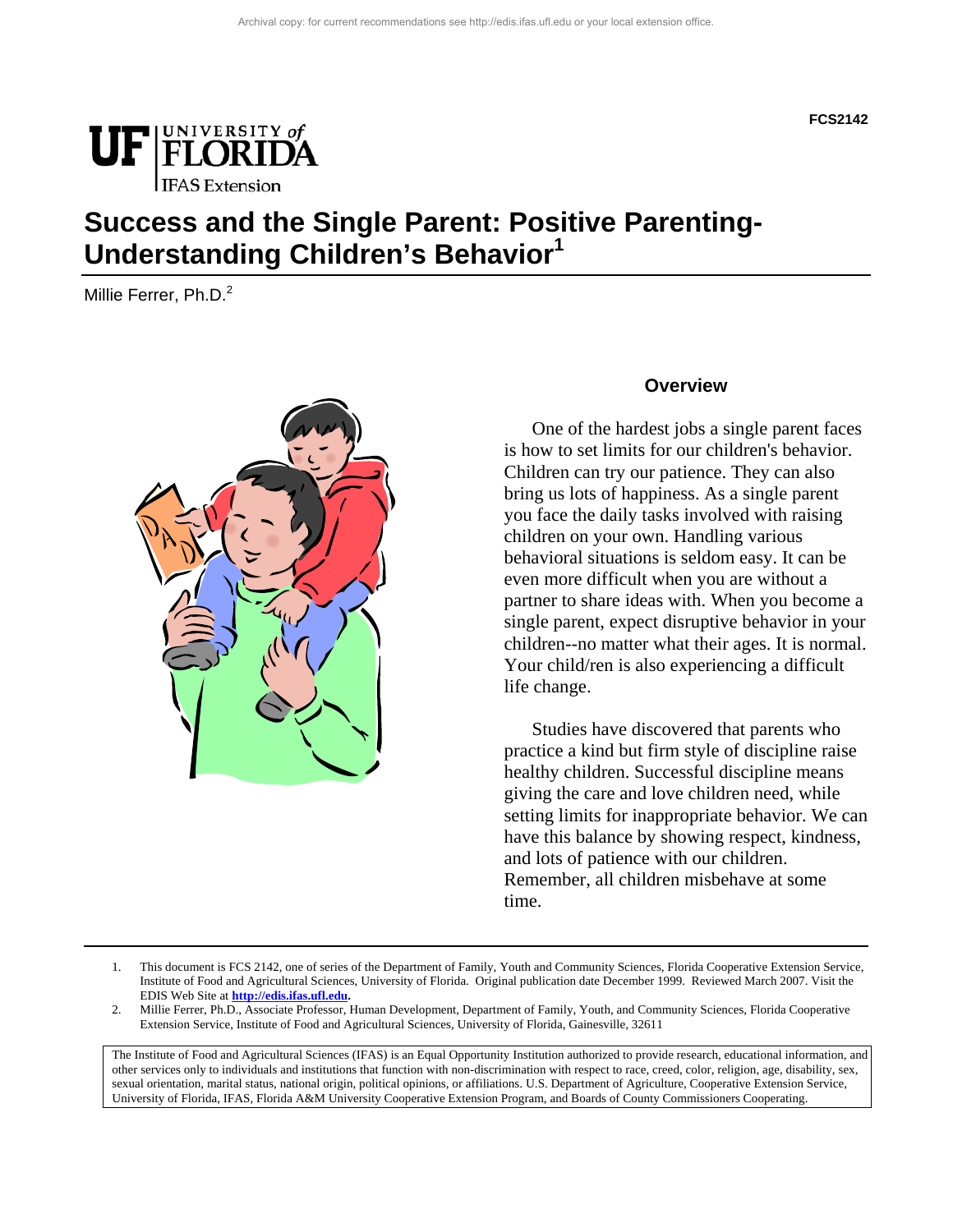### **Why Do Children Misbehave?**

 Knowing why children misbehave is important. If we can identify their behavior, we can respond more appropriately to their actions. Some possible reasons:

 • **Children are curious and impulsive in nature**. They are growing and are developing social skills. They lack adult experience. Mistakes and misbehaviors are part of the learning process.

 • **Children have a strong desire to be independent.** They may go beyond the boundaries and limits set by their parent.

 • **Children need plenty of sleep, nutritious food, exercise and fresh air**. Children misbehave when they don't feel well or are tired.



 • **Children need to feel they belong**. They need to know they are valued. If there is a divorce or if the family moves to a new neighborhood, children may feel scared and alone.

 • **Children need encouragement**. Children who don't hear praise for the positive things they do will try to get attention by misbehaving.

## **Guiding Children's Behavior**

 Appropriate behavior in our children comes when a parent shows:

- positive attitudes
- understanding of their children's development
- kindness and respect for their children
- lots of patience

 Sometimes we forget these basics and try to control our children's behavior by making threats. Yelling, name-calling, put-downs and spanking can hurt a child's spirit. As a parent, you are the most important person in your child's life and how you treat him\* will make a lasting impression. To understand your children's behavior, keep in mind two basic premises: 1) children are social beings who want to belong to the family and feel worthwhile, and 2) children are decisionmakers.

 You will feel differently about misbehavior if you realize that behind the misbehavior is a child who just wants to belong. He is confused about how to accomplish this goal. When a child is behaving, as you would like, for example, playing well with a friend, sharing his toys nicely, or not whining, what happens? The parent is likely to ignore the situation, thinking, "I don't want to even look that way" for fear of spoiling the moment. We often forget that giving a child a word of praise or pat on the back for good behavior is the key to making the child feel he is significant and belongs to the family. Noticing good behavior encourages the child to do more of the same. This is called "catching a child doing something right" instead of catching him doing something wrong.

 What happens when the situation reverses, if instead of behaving well the child acts up? Usually, the child gets immediate attention! The parent might scold or lecture him in some way, resulting in negative attention. For many children this is the only way they know how to meet their need to belong. Children will do anything for parental attention-they even prefer negative attention to no parental attention at all.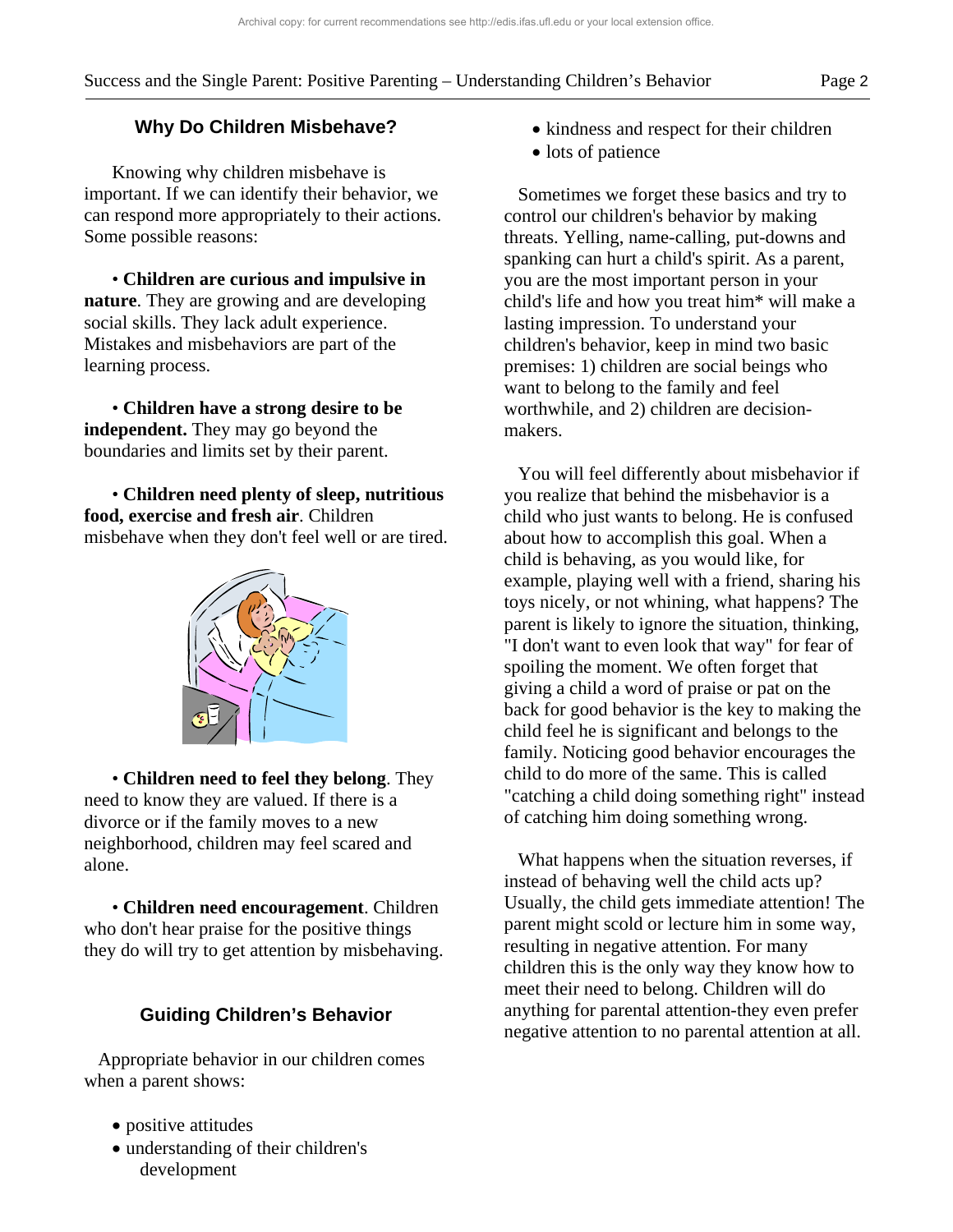#### Success and the Single Parent: Positive Parenting – Understanding Children's Behavior Page 3



 A parent's job is to help the child choose better behaviors. The guidance you give will improve the child's social skills and feelings of self-worth. Children can be taught to make decisions about their behavior. Instead of giving children orders such as, "Make your bed," "Do your homework," "Don't yell at me," and so on, you can ask questions or give them choices:

- "Guaranteed, you can go out to play as soon as your bed is made."
- "Do you want to do your homework now or after dinner?"
- "Kim, you sound angry. I'll be glad to listen when you can speak softly to me."

#### **Guidelines to Understanding Your Child's Behavior**

There are many ways to improve your parenting skills when it comes to guiding your children's behavior. Read through these guideline ideas; add your own. Make a decision to use at least five ideas. Check off the ones you will practice when you go through the list again.

- **Learn the stages of your child's development and what to expect with each stage.** For example, you would not expect a three-year-old to stay still in a stroller on a long shopping trip.
- **Make sure your child's surroundings are safe and activities are good for his age.** This can avoid a lot of frustration for the child as well as for you. It also increases your child's success. If a child is always hearing "no" or "don't do that," he will have less curiosity and selfconfidence. A discouraged child may

stop trying new things and will not fully develop to his potential.

- **Remove children from situations they can't handle.** You can redirect or distract them to a more appropriate activity.
- **Make rules clear.** The fewer rules you make the better. It is best to set rules with your children's input. Decide along with your children what will happen if the rules aren't followed. Make sure the consequences are fair for your child's age and that the consequences relate to the misbehavior. If we make rules sensitive to the children's needs, we will teach them to respect rules and to see their family's world as a safe place (see Activities I and II).
- **If your child can read, post the rules in their room and on the refrigerator door.** Have your child pick out just where--and help decorate or color the paper the rules are on.
- **Re-evaluate rules as your children grow in ability and responsibility.**
- **Try to understand your child's point of view**.
- **Make requests politely**. You're setting an example for him to follow.
- **Enforce the rules.** If you only sometimes follow the rules, your child won't know if you really mean what you say. A child won't understand the rule about going to bed on time if today he's allowed to watch one more show on TV, tomorrow he falls asleep on the couch, and the following day he's yelled at for not being in bed on time. Consistency has a big payoff.
- **Be specific about what you expect from your child.** For example, if your child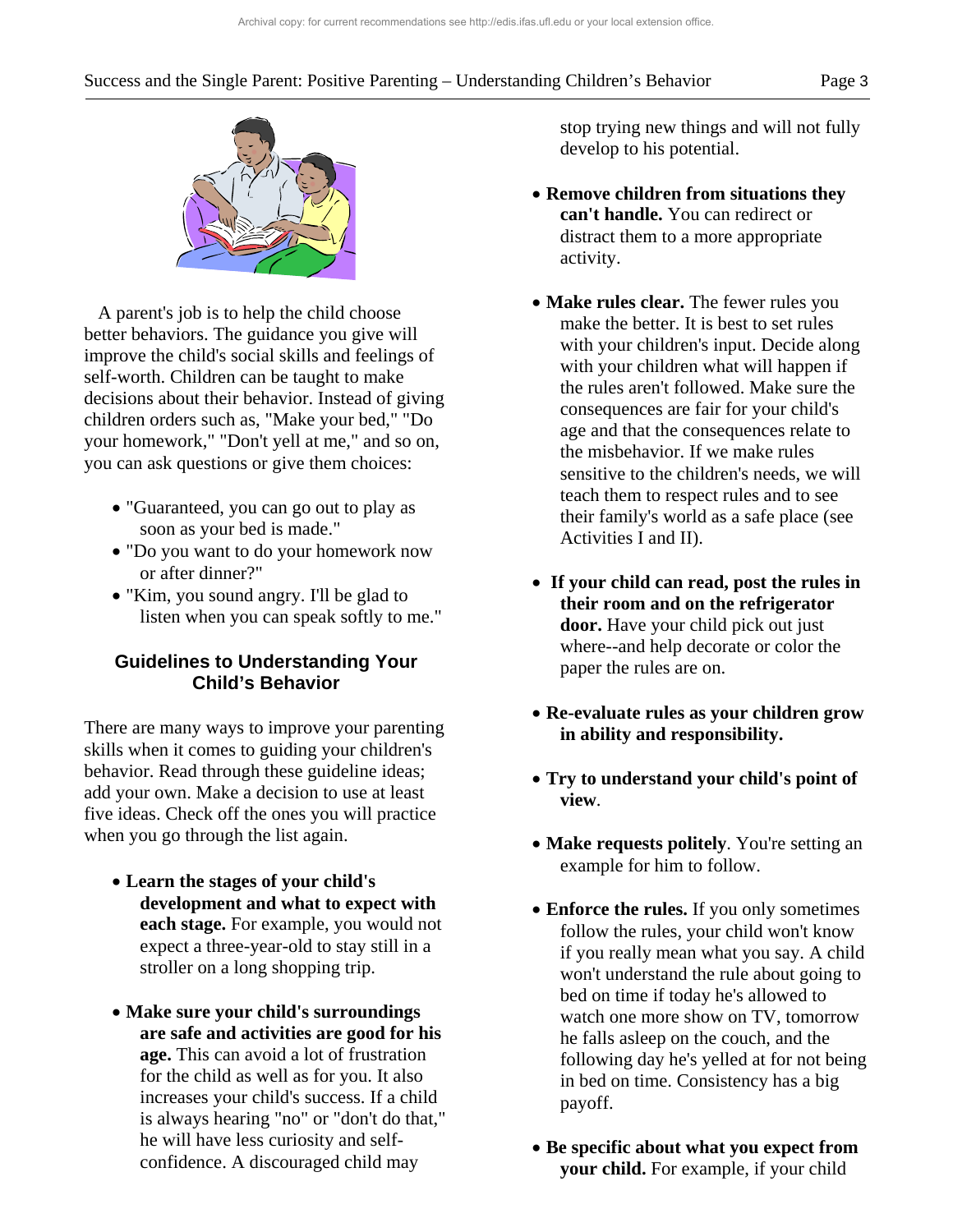- **Remain calm.** Count up to 10--or even 100-- before you act. Separate yourself from the situation for a few minutes if at all possible.
- **Set a good example**. Children imitate those around them. They learn what they live.
- **Forgive yourself as a parent for those times you overreact with your child.** No one is perfect.
- **Give warning time.** Tell children five or ten minutes ahead of time that the activity they are doing will be changing.
- **Make a promise to yourself never to compare your child to others.** Focus on your child's special and positive qualities. When you accept him for just being himself, he will develop into a self-respecting human being.

 Children--like all of us--make mistakes. With positive and loving support from their parent, they can learn appropriate behavior while growing up. They will also form social skills that result in children who are easier to live with, more agreeable to be around.

#### **What's Next**

 If you have made up your mind to practice some of the ideas suggested in this publication, it will take some time for you and your children to adjust. Remember: before it gets better, it will get worse. Humans are creatures of habit. Your children may try to test you, the new rules, and the consequences. It will take some time for both you and your children to adjust. Don't give

up. Hang in there. It takes 21 days to break--or make--a habit.

#### **Reference List**

- Bluestein, Jane. 1993. *Parents, Teens and Boundaries: How to Draw the Line.* Health Communications, Inc. Deerfield Beach, FL. 202 pp.
- Cline, Foster and Jim Fay. 1990. *Parenting With Love and Logic*. Pinon Press. Golden, CO. 399 pp
- Ferrer, Millie. 1998a. Tots In Action: 24-30 Months. Fla. Coop. Exten. Serv., IFAS, Univ. Fla., Gainesville. FCS 2128.
- Ferrer, Millie. 1998b. Tots In Action: 30-36 Months. Fla. Coop. Exten. Serv., IFAS, Univ. Fla., Gainesville. FCS 2130.

Ferrer, Millie. 1997. Guiding Children's



 If you think your family needs to work more on setting boundaries, there are other options. You can take more parenting classes, join a support group, or seek family counseling. Seeking counseling doesn't mean you're a failure as a parent. It means you care enough

about your family to go the extra mile.

help.

Also, your Florida county Cooperative

Extension office can give you more information. There are many publications that are available to you. If your county Cooperative Extension office doesn't have the information you need, one of the people there will help you find the necessary resources. Contact your local Cooperative Extension office for educational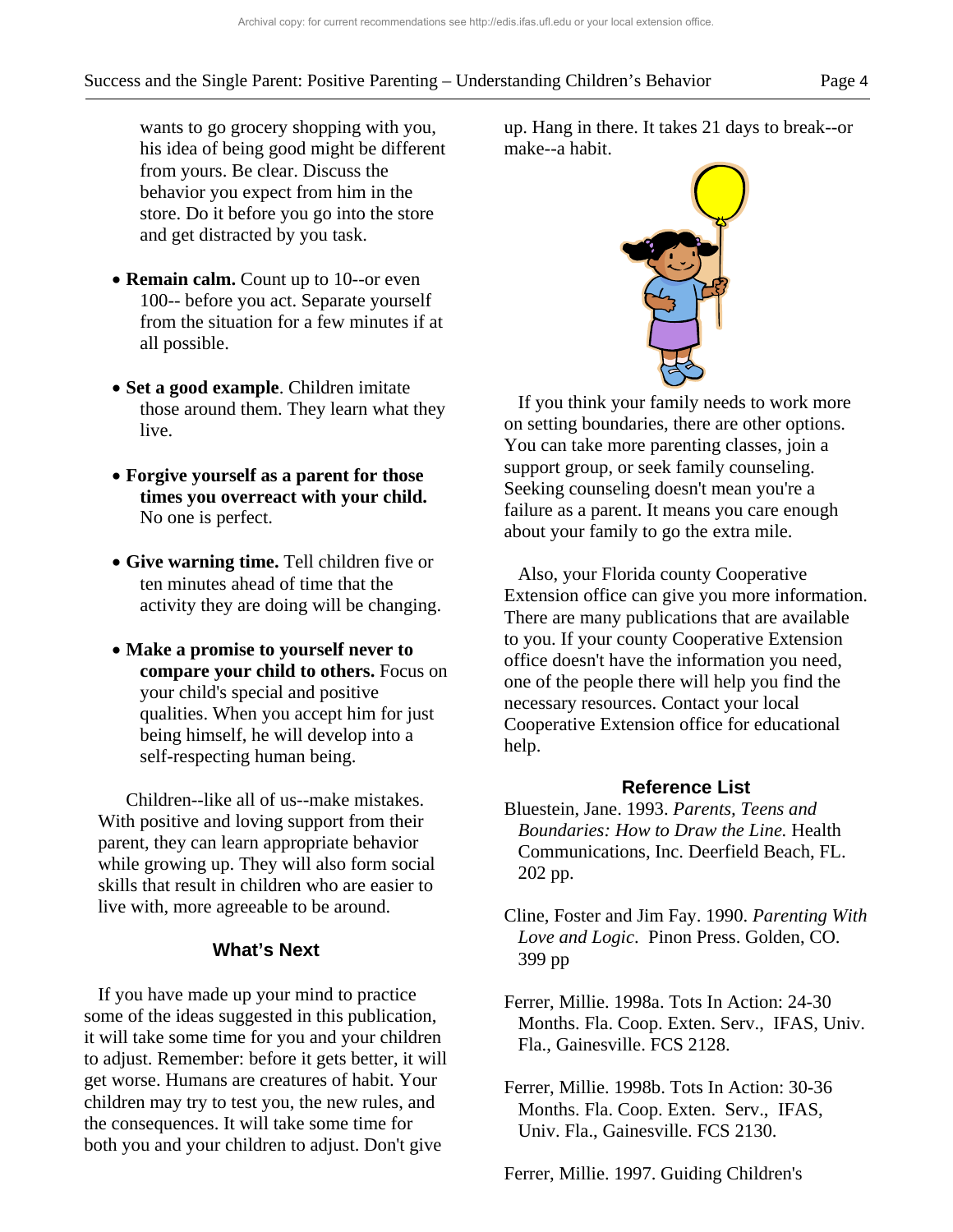#### Success and the Single Parent: Positive Parenting – Understanding Children's Behavior Page 5

 Behavior. *Child Care Center Connections. Nat. Network for Child Care*, Vol. 7 (2): 2-3.

- Hughes, Jr., Robert. 1988. Discipline. Parenting on Your Own. N. Cent. Reg. Exten. Urbana, IL. Pub. 282i.
- Mayek, Bernadette. 1997. Positive Parenting. Univ. Wisc. Exten.
- Nelson, Jane, Cheryl Erwin, and Carol Delzer. 1994. Positive Discipline for Single Parents. Prima Pub., Rocklin, CA. 196 pp.
- Steffens, Pat. 1993. Why Children Misbehave. Univ. Neb. Exten. Serv. Lincoln, NE. NF93 152T
- Temke, Mary W. 1997. Single Parenting: Disciplining Children. Univ. New Hamp. Coop. Exten. Durham, NH.
- White, Burton L. 1994. *Raising a Happy, Unspoiled Child.* Simon & amp; Schuster, NY, NY. 253pp.

\**Success and the Single Parent uses "he", "his", or "him" to represent children of both genders.\**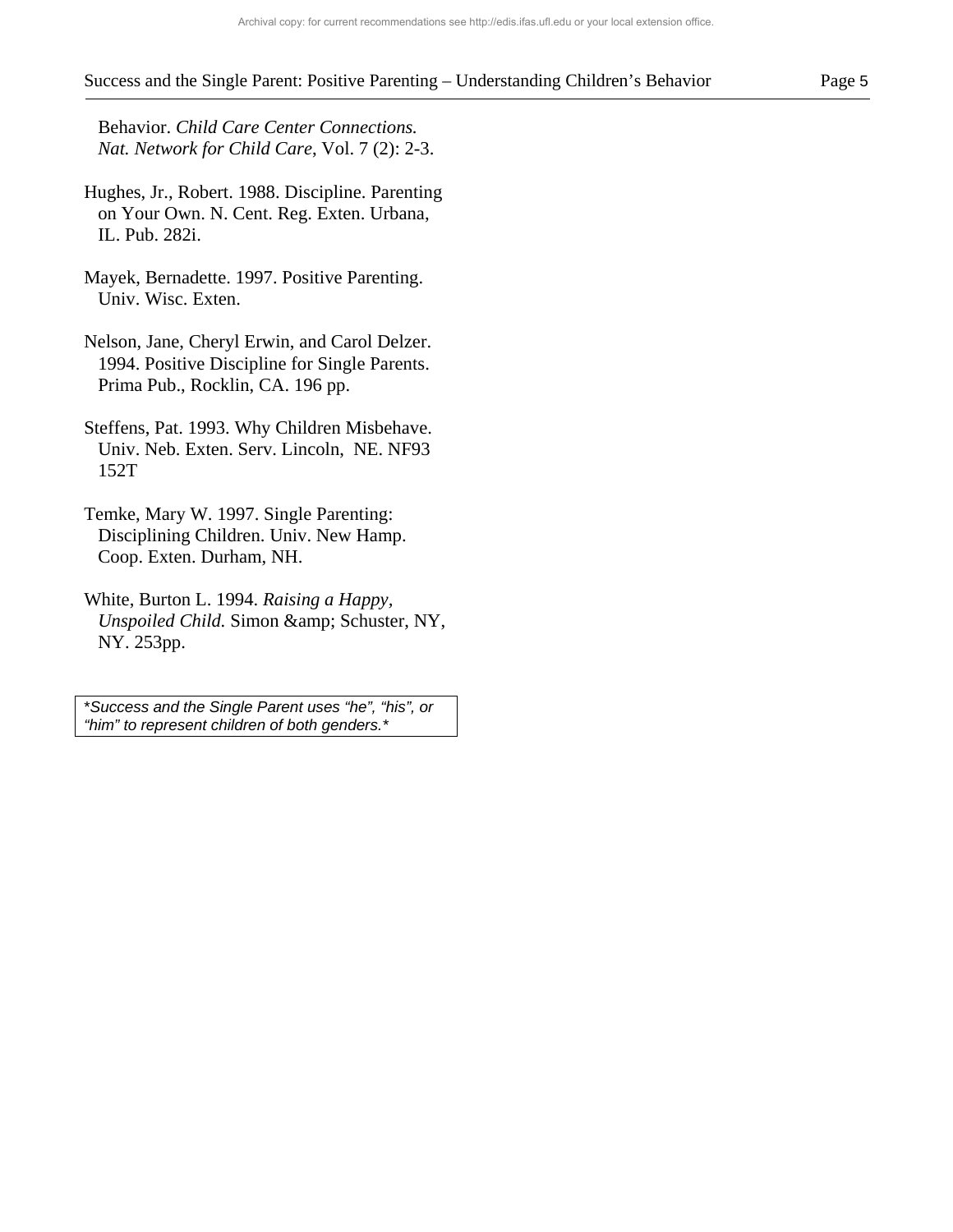# **Activity I**

## **Guidelines for Rules:**

*When making rules in your family, remember these important principles:* 

- 1. Rules are more cheerfully and willingly followed when all family members have a voice in making them.
- 2. A good rule must be stated clearly and understood by all parties. Preferably, each rule should be clearly written out.
- 3. A good rule must be reasonable and enforceable.
- *4.* A good rule should be attached to a specific and known consequence that will occur when the rule is broken. *For example:*

## *Rule:* **No running in stores**

*Consequence:* **Child will be put in cart and not allowed to walk around freely.**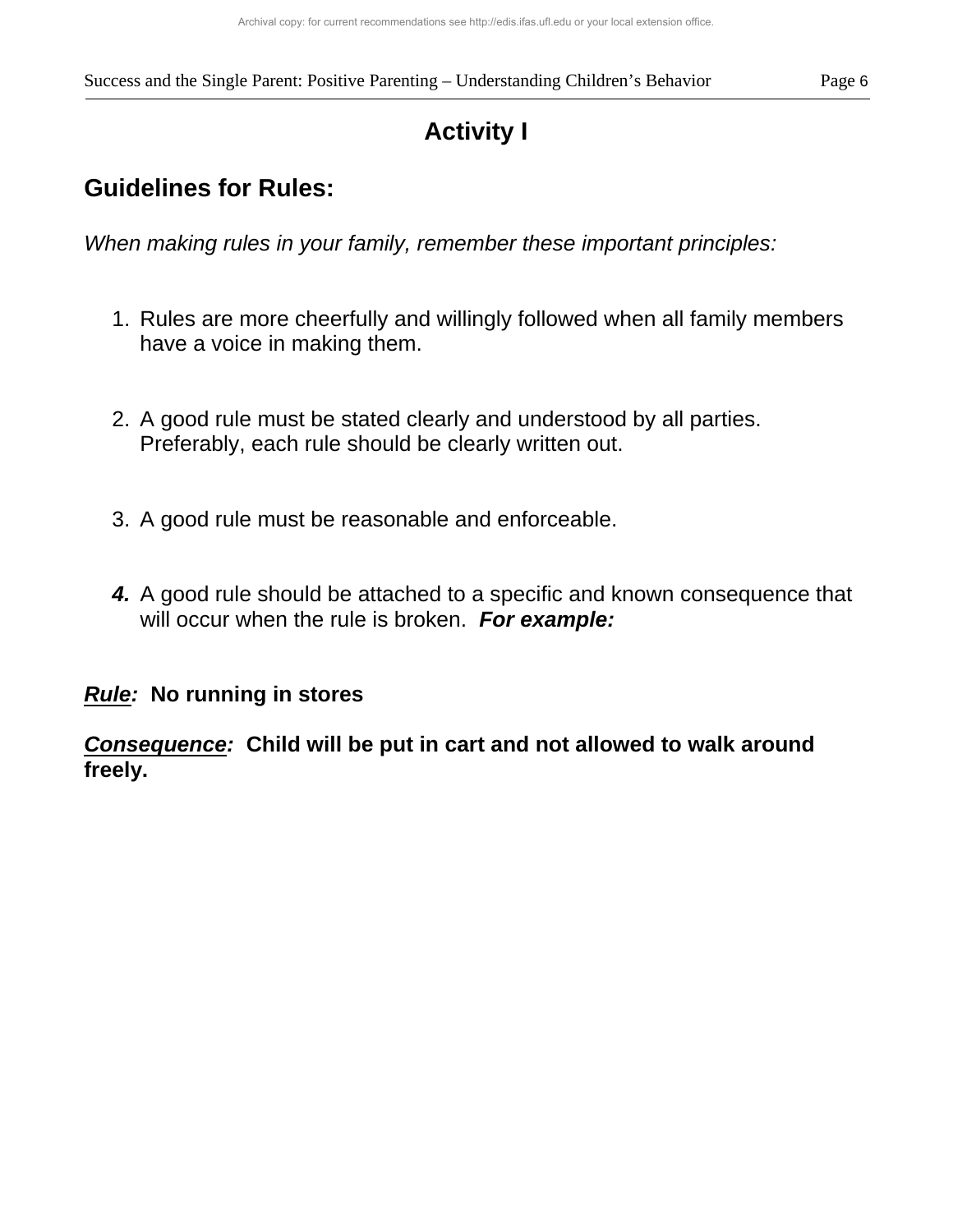# **Activity II**

## **Post It!**

*In the following, list rules you have and the consequences you give if they are not followed. For example:* 

## *Rule:* **No running in stores.**

*Consequence***: Child will be put in cart and not allowed to walk around freely.** 

| ,我们也不会有什么?""我们的人,我们也不会有什么?""我们的人,我们也不会有什么?""我们的人,我们也不会有什么?""我们的人,我们也不会有什么?""我们的人 |  |  |
|----------------------------------------------------------------------------------|--|--|
| ,我们也不会有什么。""我们的人,我们也不会有什么?""我们的人,我们也不会有什么?""我们的人,我们也不会有什么?""我们的人,我们也不会有什么?""我们的人 |  |  |
|                                                                                  |  |  |
|                                                                                  |  |  |